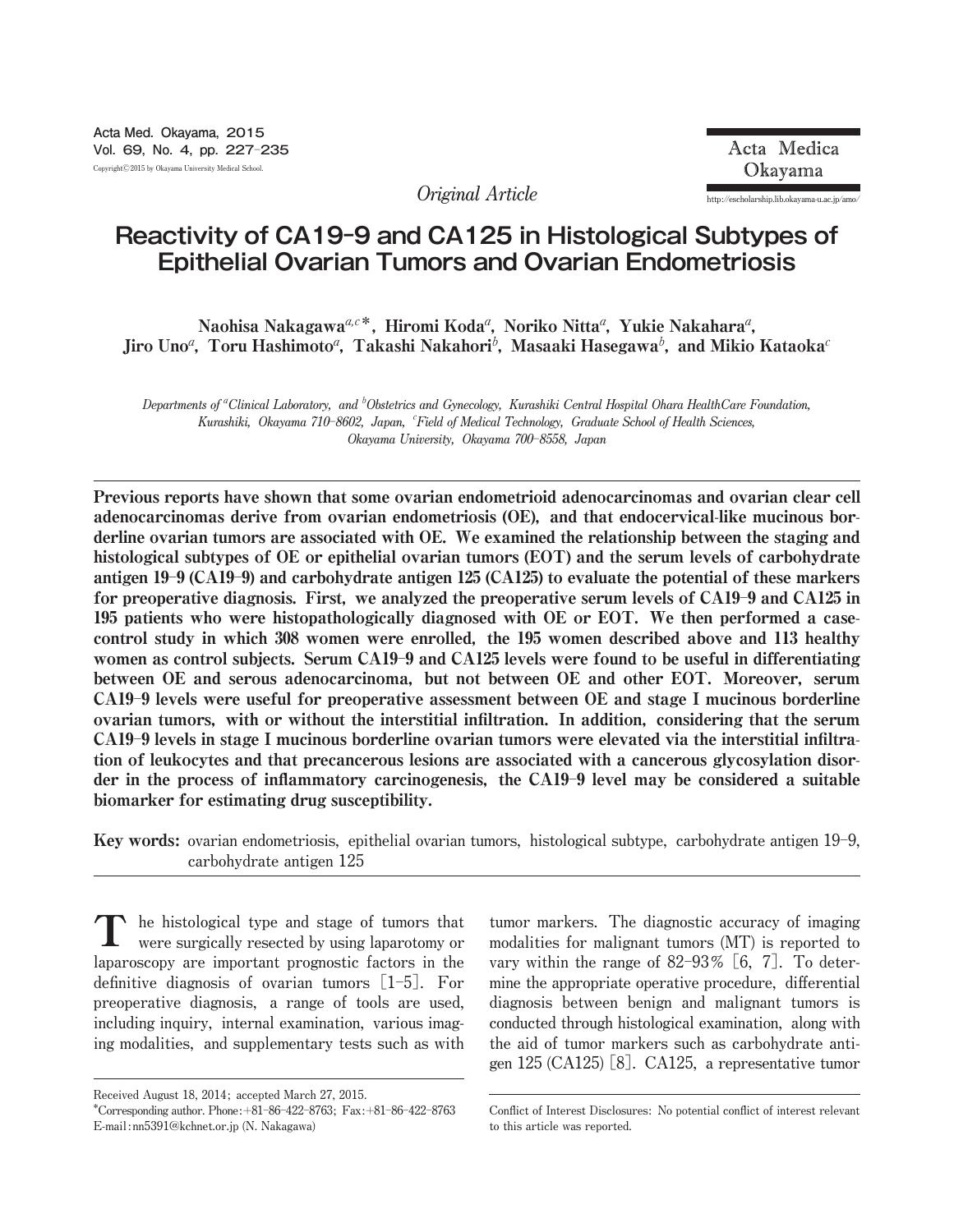**marker of ovarian cancer, is one of the markers used to evaluate the effectiveness of drug therapies** [**9**]**. However, elevated CA125 levels are not always observed in patients with ovarian clear cell adenocarcinoma (CCA) and ovarian mucinous adenocarcinoma (MA), or in patients with other epithelial ovarian cancers** [**10, 11**]**. Moreover, CA125 levels are affected by menstruation and pregnancy, since this antigen is produced by epithelial cells of the peritoneum, pleura, and endometrium, and are elevated in patients with ovarian endometriosis (OE) and pelvic inflammatory diseases** [**12**]**.**

**Carbohydrate antigen 19**-**9 (CA19**-**9) levels are used as a diagnostic marker of gastrointestinal cancers such as pancreatic cancer and cholangiocarcinoma, in which they exhibit a high positivity rate** [**13, 14**]**. Even higher CA19**-**9 positivity rates have been reported in gynecological tumors such as MA, ovarian endometrioid adenocarcinoma, and mucinous borderline ovarian tumors (MBT)** [**15, 16**]**. However, elevated CA19**-**9 levels have also been reported in patients with benign tumors, including OE and mature cystic teratoma, and CA19**-**9 levels vary markedly among Lewis blood types in healthy individuals** [**17**-**20**]**. Thus, the application of these tumor markers for differentiating ovarian cancer requires extreme caution.**

**Recent reports have shown that some ovarian endometrioid adenocarcinomas and CCA derive from OE, and that endocervical**-**like mucinous borderline ovarian tumors (ELMBT) are associated with OE** [**21**]**. In Japan, the incidences of CCA and ELMBT are significantly higher than those in Europe and the United States** [**22**-**24**]**. Therefore, we examined the relationship between the stage and histological subtype of OE or epithelial ovarian tumors (EOT) and the CA19**-**9 and CA125 levels in order to confirm the usefulness of these antigens as preoperative diagnostic markers.**

# Materials and Methods

Subjects. **The study subjects included 195 patients who were histopathologically diagnosed with OE or EOT at the Kurashiki Central Hospital from January 2008 to December 2012. The serum CA19**-**9 and CA125 levels of the subjects were measured as a preoperative test. Patients with ruptured ovarian tumors were excluded because they showed marked** **increases in CA19**-**9 and CA125 levels** [**25**]**. The International Federation of Gynecology and Obstetrics (FIGO) stage and World Health Organization histological classifications were utilized in the tumor staging** [**26, 27**]**. Ovarian tumors were classified into 8 histological subtypes, namely, OE, serous cystadenoma, mucinous cystadenoma, ELMBT, intestinal type mucinous borderline ovarian tumor (ITMBT), serous adenocarcinoma (SA), MA, and CCA. The SA cases were all high**-**grade serous adenocarcinomas. The FIGO stages were classified into 4 categories, namely I, II, III, and IV. Interstitial infiltration of cancer cells and leukocytes in stage I ovarian tumors were categorized as present or absent. As healthy controls, 113 healthy women who showed no abnormalities in liver function, renal function, glycolipid metabolism, or abdominal and transvaginal ultrasonography upon medical examination were selected and requested to undergo measurements of serum CA19**-**9 and CA125 levels in the Comprehensive Health Center of our hospital. The institutional review board approved this case**-**control study (No. 1062).**

Measurement of serum CA19-9 and CA125 levels. **Serum CA19**-**9 and CA125 levels were measured by using ARCHITECT i 2000 with special reagents, ARCHITECT CA19**-**9 XR and CA125 II (Abbott Laboratories, Abbott Park, IL, USA). All serum samples were assayed within 2h after centrifugation, following the manufacturer**'**s instructions. Because the CA19**-**9 levels of Lewis (a**-**b**-**) patients have been reported to be**<**1.1U**/**ml** [**28**]**, we excluded subjects with serum CA19**-**9 levels**<**1.1U**/**ml.**

Statistical analysis. **Data are expressed as the median values with range. Statistical analysis was performed by using EZR Ver. 1.25 (Saitama Medical Center, Jichi Medical University, Saitama, Japan)** [**29**]**. Comparisons between the 2 groups were performed by using the Mann**-**Whitney U test. For comparisons involving multiple groups, the Kruskal**-**Wallis test was used with post hoc comparisons according to the Steel**-**Dwass method. The chi**-**squared test was used to compare positive rates between the groups, and Fisher**'**s exact test was used when the number of samples was small. The multiple comparison test was done with Bonferroni correction. Statistical significance was defined as p**<**0.05. Only significant p**-**values are given in the Tables. CA19**-**9 and CA125**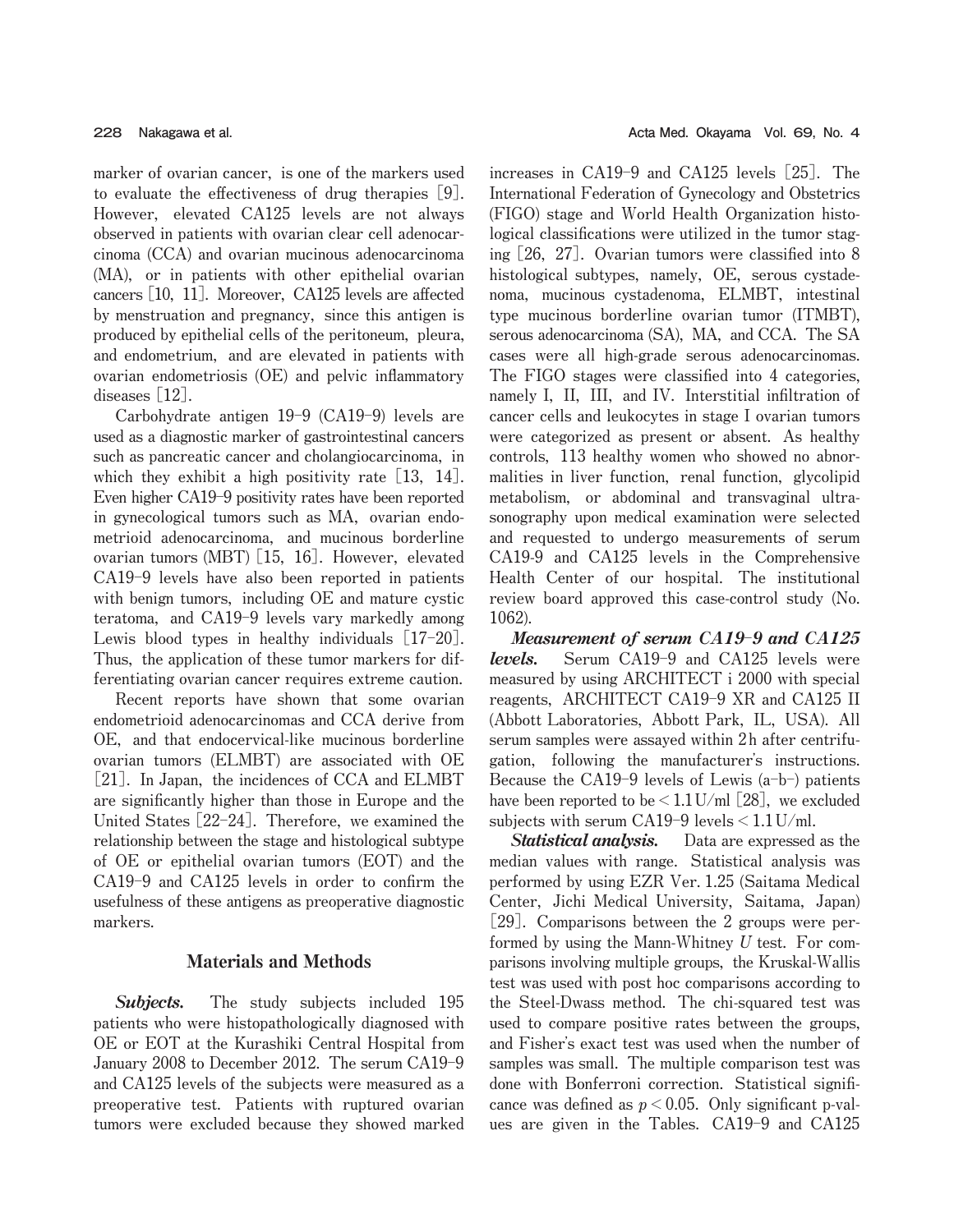**cutoff values of 37.0 and 35U**/**ml, respectively, were assumed in this study.**

## Results

Patient characteristics. **The number of patients, patient age, FIGO stage, histological subtype of the ovarian tumors, and characteristics of the healthy controls are shown in Table 1. Ages were expressed as the median with range. Interstitial infiltration of stage I ovarian tumors was classified as present or absent.**

Serum CA19-9 and CA125 levels in the healthy controls and patients according to the histological subtype of the ovarian tumors. **Serum CA19**-**9 and CA125 levels in the healthy controls and the patients according to the histological subtype of the ovarian tumors are shown in Table 2. Serum CA19**-**9 levels (median, range U**/**ml) were significantly higher in the patients with OE (36.8, 2.7**-**471.8), MBT (24.6, 6.1**-**6,222.3), and MT (18.5, 1.1**-**14,417.0) than in the healthy controls (8.0, 1.4**- **31.7). Moreover, serum CA19**-**9 levels were significantly lower in the patients with serous cystadenoma (7.7, 2.0**-**31.4), mucinous cystadenoma (11.9, 1.5**-**76.9), and SA (11.2, 1.1**-**1,102.9) than in the patients with** **OE. For CA19**-**9, the positivity rate in patients with OE (50**オ**) was significantly higher than that in patients with SA (11**オ**), but the positivity rates were not significantly different between patients with other histological subtypes and those with SA. The positivity rates in serous cystadenoma (0**オ**) and mucinous cystadenoma (17**オ**) were significantly lower than that in patients with OE.**

**Serum CA125 levels were significantly higher in the patients with OE (51.0, 9**-**226), MBT (41.0, 7**-**1,630), and MT (277.0, 9**-**22,470) than in the healthy controls (10.0, 5**-**32). Serum CA125 levels were significantly lower in the patients with OE, serous cystadenoma (14.0, 6**-**30), mucinous cystadenoma (15.0, 4**-**69), ELMBT (47.0, 14**-**889), ITMBT (31.0, 7**-**1,630), MA (22.0, 9**-**114), and CCA (46.0, 11**-**2,899) than in the patients with SA (1,847.0, 58**-**22,470). For CA125, the positivity rates of patients with OE (73**オ**), serous cystadenoma (0**オ**), mucinous cystadenoma (11**オ**), ITMBT (47**オ**), MA (40**オ**), and CCA (57**オ**) were significantly lower than that of patients with SA (100**オ**). The positivity rates for serous cystadenoma and mucinous cystadenoma were significantly lower than that for OE.**

Serum CA19-9 and CA125 levels according to the histological subtypes and FIGO stage of

| Patient characteristics<br>Table 1 |
|------------------------------------|
|------------------------------------|

|                                             |     | Age            |                                                | FIGO stage |                |    |
|---------------------------------------------|-----|----------------|------------------------------------------------|------------|----------------|----|
|                                             |     | Median         |                                                | Ш          | $\mathbf{III}$ | IV |
|                                             | n   | Median (range) | Interstitial infiltration<br>(absent, present) |            |                |    |
| Healthy control                             | 113 | $51.0(32-68)$  |                                                |            |                |    |
| Ovarian endometriosis                       | 52  | $34.0(22-69)$  |                                                |            |                |    |
| Epithelial ovarian tumors                   |     |                |                                                |            |                |    |
| Benign tumor                                | 68  | $52.0(22-91)$  |                                                |            |                |    |
| Serous cystadenoma                          | 33  | 49.0 $(24-91)$ |                                                |            |                |    |
| Mucinous cystadenoma                        | 35  | $55.0(22-81)$  |                                                |            |                |    |
| Borderline tumor                            |     |                |                                                |            |                |    |
| Mucinous borderline tumor                   | 24  | $48.0(25-82)$  | 22 (17, $5^{\circ}$ )                          |            | 0              |    |
| Endocervical-like mucinous borderline tumor |     | $42.0(26-81)$  | 6(3, 3)                                        |            | 0              | 0  |
| Intestinal type mucinous borderline tumor   | 17  | $50.0(25-82)$  | 16(14, 2)                                      | 0          | 0              |    |
| Malignant tumor                             | 51  | $59.0(20-86)$  | 19 (0, 19 $^{\mathrm{b}}$ )                    | 2          | 27             | 3  |
| Serous adenocarcinoma                       | 27  | $65.0(38-80)$  | 0(0, 0)                                        |            | 23             | 3  |
| Mucinous adenocarcinoma                     | 10  | $39.5(20-86)$  | 10(0, 10)                                      | 0          | 0              | 0  |
| Clear cell adenocarcinoma                   | 14  | $54.0(34-74)$  | 9(0, 9)                                        |            | 4              | 0  |

a, For the stage I mucinous borderline tumors, interstitial infiltration was consisted of only leukocytes; b, For the stage I malignant tumors, ilnterstitial infiltration was consisted of only cancer cells.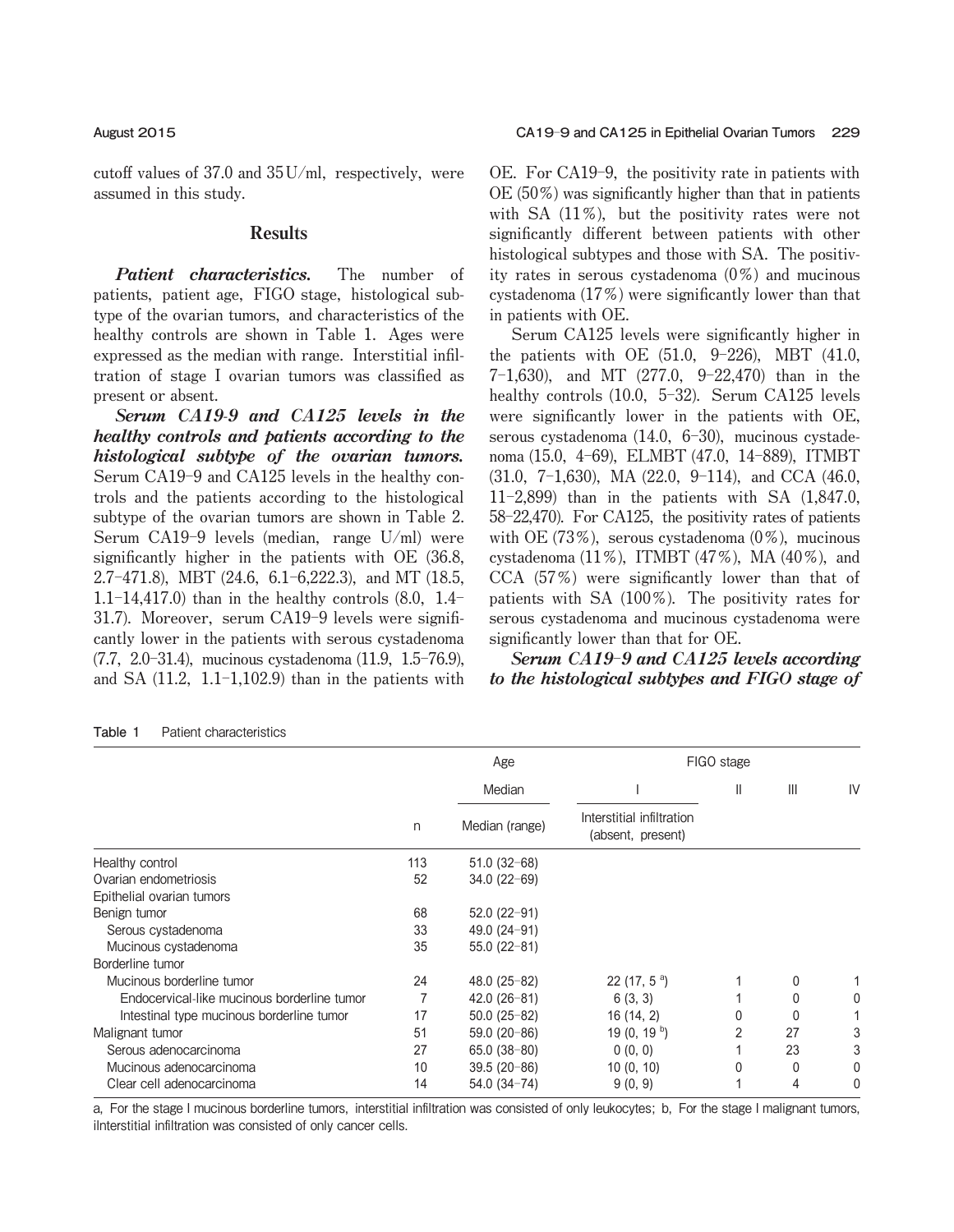**Table 2** Serum CA19-9 and CA125 levels in the healthy controls and patients according to the histological subtype of the ovarian tumors

|                                             | Serum CA19-9 levels |                                          |                   |     | Serum CA125 levels              |                   |  |  |
|---------------------------------------------|---------------------|------------------------------------------|-------------------|-----|---------------------------------|-------------------|--|--|
|                                             | n                   | Median (range)                           | Positive rate (%) | n   | Median (range)                  | Positive rate (%) |  |  |
| Healthy control                             | 100                 | 8.0 $(1.4 - 31.7)$ <sup>c,d,e</sup>      | $\mathbf{0}$      | 113 | 10.0 $(5-32)$ c,d,e             | $\Omega$          |  |  |
| Ovarian endometriosis                       | 48                  | 36.8 $(2.7 - 471.8)$ a,b,d,f             | 50 <sup>§</sup>   | 52  | 51.0 $(9-226)$ a,b,d,g,j        | 73 <sup>§</sup>   |  |  |
| Epithelial ovarian tumors                   |                     |                                          |                   |     |                                 |                   |  |  |
| Benign tumor                                | 56                  | 8.5 $(1.5 - 76.9)$ <sup>c,e</sup>        | 9                 | 68  | 14.0 $(4-69)$ c,d,e             | 6                 |  |  |
| Serous cystadenoma                          | 27                  | 7.7 (2.0-31.4) $^{\circ}$                | $0^{\#}$          | 33  | 14.0 $(6-30)$ e,i,j,k,l         | $0^{*,\$}$        |  |  |
| Mucinous cystadenoma                        | 29                  | 11.9 $(1.5-76.9)$ <sup>e</sup>           | $17^{\#}$         | 35  | 15.0 $(4-69)$ e,g,j             | $11^{*,\$}$       |  |  |
| Borderline tumor                            |                     |                                          |                   |     |                                 |                   |  |  |
| Mucinous borderline tumor                   | 20                  | 24.6 (6.1-6,222.3) $a,b$                 | 35                | 24  | 41.0 $(7-1,630)$ a,b,d          | 54                |  |  |
| Endocervical-like mucinous borderline tumor |                     | $39.1(11.5-4.533.2)$                     | 57                | 7   | 47.0 (14-889)                   | 71                |  |  |
| Intestinal type mucinous borderline tumor   | 13                  | $16.0(6.1 - 6.222.3)$                    | 23                | 17  | 31.0 $(7-1,630)$ f,g,i,j        | 47 <sup>§</sup>   |  |  |
| Malignant tumor                             | 49                  | 18.5 $(1.1 - 14.417.0)$ <sup>a,b,e</sup> | 31                | 51  | 277.0 (9-2,2470) a,b,c,e        | 77                |  |  |
| Serous adenocarcinoma                       | 27                  | 11.2 $(1.1 - 1.102.9)$ <sup>e</sup>      | $11^{\#}$         | 27  | 1,847.0 (58-22,470) f,g,h,i,k,l | $100^{\#}$        |  |  |
| Mucinous adenocarcinoma                     | 9                   | $56.4(2.5 - 14.417.0)$                   | 56                | 10  | 22.0 $(9-114)^{f,j}$            | 40 <sup>⁵</sup>   |  |  |
| Clear cell adenocarcinoma                   | 13                  | $39.0(2.6-132.0)$                        | 54                | 14  | 46.0 (11-2.899) $f$ ,           | 57 <sup>§</sup>   |  |  |

Serum CA19-9 levels, cut off value 37.0U/ml; serum CA125 levels, cut off value 35U/ml

The Kruskal-Wallis test was used with post hoc comparsions according to the Steel-Dwass method.

a,  $p < 0.05$  vs. healthy control; b,  $p < 0.05$  vs. benign tumor; c,  $p < 0.05$  vs. mucinous borderline tumor; d,  $p < 0.05$  vs. malignant tumor; e,  $p < 0.05$  vs. ovarian endometriosis; f,  $p < 0.05$  vs. serous cystadenoma; g,  $p < 0.05$  vs. mucinous cystadenoma; h,  $p < 0.05$  vs. endocervical-like mucinous borderline tumor; i,  $p <$ 0.05 vs. intestinal type mucinous borderline tumor; j,  $p < 0.05$  vs. serous adenocarcinoma; k,  $p < 0.05$  vs. mucinous adenocarcinoma; l,  $p < 0.05$  vs. clear cell adenocarcinoma

The Chi-squared test or Fisher's exact test was used with Bonferroni correction for the comparison of positive rates.

#,  $p < 0.05$  vs. ovarian endometriosis; \$,  $p < 0.05$  vs. serous adenocarcinoma.

the ovarian tumors. **Serum CA19**-**9 and CA125 levels according to the histological subtypes and FIGO stages of the ovarian tumors are presented in Table 3. Most of the cases of ELMBT, ITMBT, MA, and CCA were categorized as stage I or II, early**-**stage cancers; and most of the cases of SA were categorized as stage III or IV, advanced cancers.**

**Serum CA19**-**9 levels were significantly higher in the patients with OE (36.8, 2.7**-**471.8) than in the patients with stage III SA (16.3, 1.1**-**1,102.9). Markedly elevated CA19**-**9 levels were observed in the patients with ELMBT, which involved interstitial infiltration of leukocytes, and in those with MA, which involved interstitial infiltration of cancer cells. For CA19**-**9, the positivity rate of stage III SA (16**オ**) was significantly lower than that of OE (50**オ**).**

**Serum CA125 levels were significantly higher in the patients with stage III SA (2,073.0, 58**-**22,470) than in the patients with OE (51.0, 9**-**226). Serum CA125 levels were significantly lower in the patients with stage I ELMBT (43.5, 14**-**889), stage I ITMBT (30.5, 7**-**200), stage I MA (26.0, 9**-**114), and stage I CCA (33.0, 11**-**119) than in the patients with stage III SA. For CA125, the positivity rate of OE (73**オ**) was significantly lower than that of III SA (100**オ**).** **Moreover, the positivity rates of stage III and IV EOT were 100**オ **of CA125.**

Serum CA19-9 and CA125 levels according to interstitial infiltrates in the patients with stage I epithelial ovarian tumors and ovarian endometriosis. **The serum CA19**-**9 and CA125 levels according to interstitial infiltrates in the patients with stage I EOT and OE are shown in Table 4. For stage I MBT, the serum CA19**-**9 levels, as well as the positivity rate of CA19**-**9, were significantly higher in the patients with interstitial infiltration of leukocytes (218.8, 39.1**-**3,303.3; 100**オ**) than in those with OE (36.8, 2.7**-**471.8; 50**オ**) and without interstitial infiltration (14.2, 6.1**-**33.9; 0**オ**). Serum CA19**-**9 levels, as well as the positivity rate with CA19**-**9, were significantly lower in the patients with stage I MBT without interstitial infiltration of leukocytes than in the patients with OE. In particular, the positivity rate of stage I MBT with interstitial infiltration was 100**オ **of CA19**-**9.**

**In the patients with stage I MT with interstitial infiltration of cancer cells, the serum CA19**-**9 levels, as well as the positivity rate of CA19**-**9, did not differ significantly from those in the patients with OE. However, 10 patients with stage I MT showed ele**-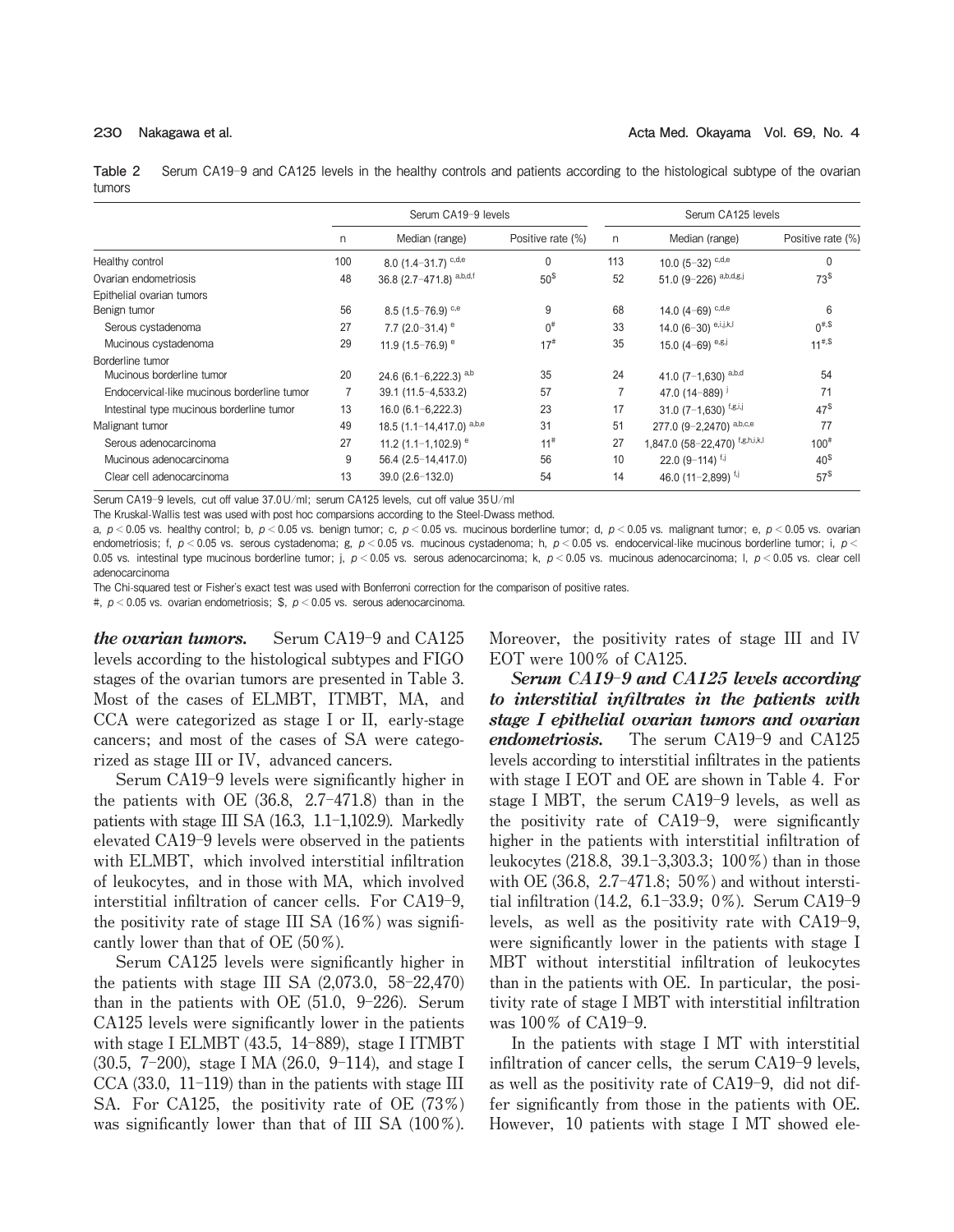### **August** 2015 **CA**19-9 **and CA**125 **in Epithelial Ovarian Tumors** 231

**Table 3** Serum CA19-9 and CA125 levels according to the histological subtypes and FIGO stage of the ovarian tumors A

|    |                                          |                                    |                     | Positive rate (%)<br>Median (range)                  |                          |  |  |
|----|------------------------------------------|------------------------------------|---------------------|------------------------------------------------------|--------------------------|--|--|
| n  |                                          | FIGO stage                         |                     |                                                      |                          |  |  |
|    |                                          |                                    | Ш                   | $\mathbb{H}$                                         | IV                       |  |  |
| 48 | 50 $(24/48)$<br>36.8 $(2.7 - 471.8)^{b}$ |                                    |                     |                                                      |                          |  |  |
|    |                                          |                                    |                     |                                                      |                          |  |  |
| 20 |                                          | 28(5/18)<br>$18.1 (6.1 - 3.303.3)$ | 100(1/1)<br>4,533.2 |                                                      | 100(1/1)<br>6,222.3      |  |  |
| 7  |                                          | 50 $(3/6)$<br>$35.8(11.5-3,303.3)$ | 100(1/1)<br>4,533.2 |                                                      |                          |  |  |
| 13 |                                          | 17(2/12)<br>$15.3(6.1 - 524.9)$    |                     |                                                      | 100(1/1)<br>6,222.3      |  |  |
| 27 |                                          |                                    | 0(0/1)<br>20.6      | 12 (3/23) $*$<br>16.3 $(1.1 - 1.102.9)$ <sup>a</sup> | 0(0/3)<br>$8.3(2.8-9.6)$ |  |  |
| 9  |                                          | 56(5/9)<br>$56.4(2.5 - 14.471.0)$  |                     |                                                      |                          |  |  |
| 14 |                                          | 63 $(5/8)$<br>$41.7(4.2 - 126.1)$  | 0(0/1)<br>11.9      | 50 $(2/4)$<br>$67.8(2.3 - 132.0)$                    |                          |  |  |
|    |                                          |                                    | Serum CA19-9 levels |                                                      |                          |  |  |

B

|                |                                           |                                   | Positive rate (%)<br>Serum CA125 levels<br>Median (range) |                                              |                                 |  |
|----------------|-------------------------------------------|-----------------------------------|-----------------------------------------------------------|----------------------------------------------|---------------------------------|--|
|                |                                           |                                   |                                                           |                                              |                                 |  |
| n              |                                           |                                   | $\mathbf{I}$                                              | $\mathbf{III}$                               | IV                              |  |
| 52             | 73 (38/52)<br>51.0 $(9-226)$ <sup>b</sup> |                                   |                                                           |                                              |                                 |  |
|                |                                           |                                   |                                                           |                                              |                                 |  |
| 24             |                                           | 50(11/22)<br>35.5 (7-889) $b$     | 100(1/1)<br>289.0                                         |                                              | 100(1/1)<br>1,630               |  |
| $\overline{7}$ |                                           | 67 $(4/6)$<br>43.5 (14-889) $b$   | 100(1/1)<br>289.0                                         |                                              |                                 |  |
| 17             |                                           | 44 (7/16)<br>30.5 $(7-200)^{b}$   |                                                           |                                              | 100(1/1)<br>1,630               |  |
| 27             |                                           |                                   | 100(1/1)<br>86.0                                          | 100 (23/23) $*$<br>2,073.0 $(58-22,470)^{a}$ | 100(3/3)<br>1,515.0 (807-1,729) |  |
| 10             |                                           | 40 $(4/10)$<br>26.0 $(9-114)^{b}$ |                                                           |                                              |                                 |  |
| 14             |                                           | 44 (4/9)<br>33.0 $(11-119)^{b}$   | 0(0/1)<br>29.0                                            | 100 $(4/4)$<br>$379.5(53 - 2,899)$           |                                 |  |
|                |                                           |                                   |                                                           |                                              | FIGO stage                      |  |

(A) For serum CA19-9 levels, cut off value 37.0U/ml.

(B) For serum CA125 levels, cut off value 35U/ml.

The Kruskal-Wallis test was used with post hoc comparsions according to the Steel-Dwass method.

a,  $p < 0.05$  vs. ovarian endometriosis; b,  $p < 0.05$  vs. serous adenocarcinoma stage III

The Chi-squared test or Fisher's exact test was used with Bonferroni correction for the comparison of positive rates.

#,  $p < 0.05$  vs. ovarian endometriosis.

**vated CA19**-**9 levels higher than the cutoff value, and 9 of the 10 had interstitial infiltration of cancer cells.**

**(30.0, 7**-**9; 41**オ**) than in the patients with OE (51.0, 9**-**226; 73**オ**).**

**For stage I MBT, the serum CA125 levels, as well as the positivity rate with CA125, were significantly lower in the patients without interstitial infiltrate**

**For stage I MT, the serum CA125 levels, as well as the positivity rate with CA125, were significantly lower in the patients with interstitial infiltrates (30.0,**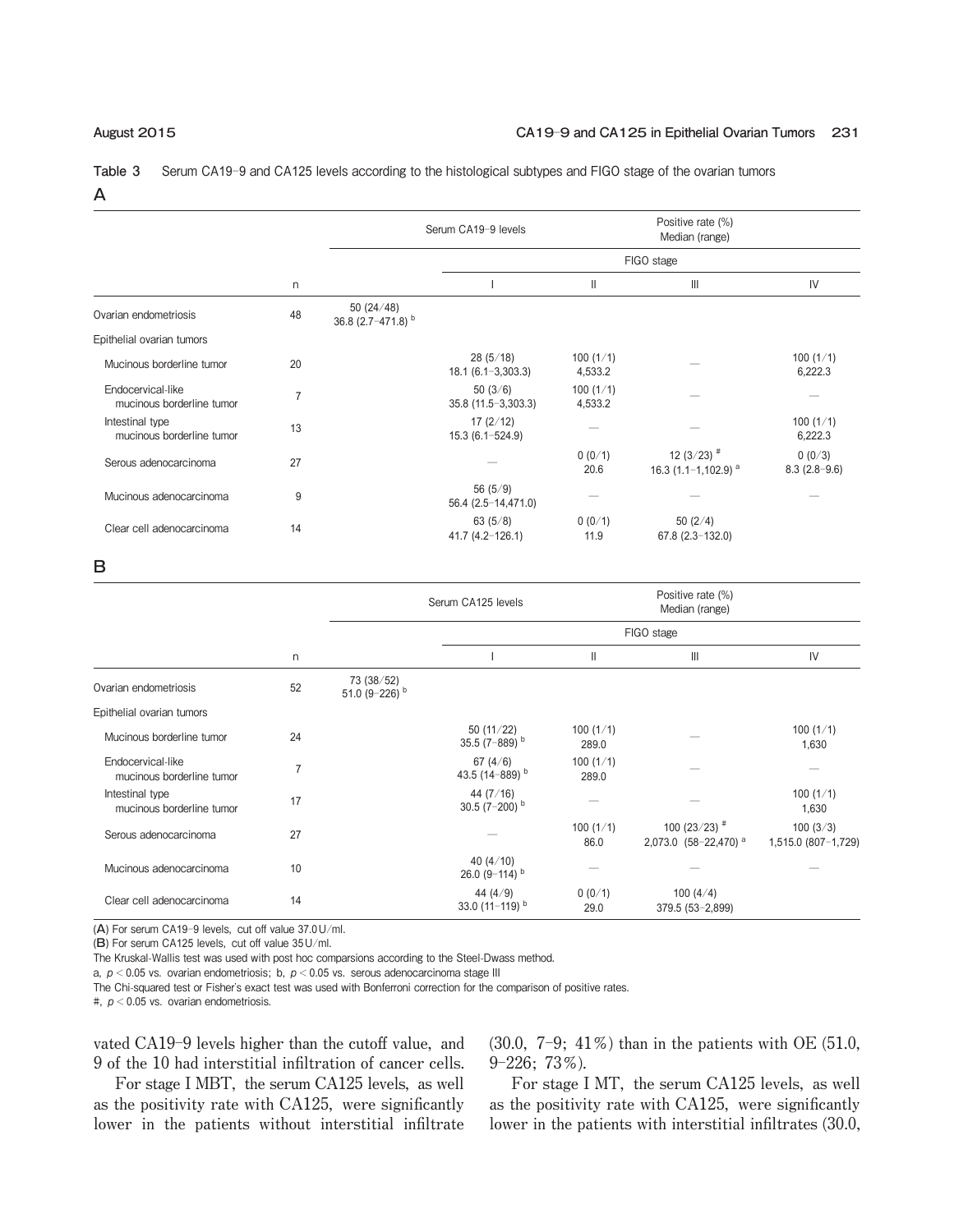**Table 4** Serum CA19-9 and CA125 levels according to interstitial infiltrates in the patients with stage I epithelial ovarian tumors and ovarian endometriosis

|                           |    |                                  | Serum CA19-9 levels                           | Positive rate (%)<br>Median (range)                               | Serum CA125 levels |                             | Positive rate (%)<br>Median (range)                |                                                     |
|---------------------------|----|----------------------------------|-----------------------------------------------|-------------------------------------------------------------------|--------------------|-----------------------------|----------------------------------------------------|-----------------------------------------------------|
|                           |    |                                  |                                               | Interstitial infiltration                                         |                    |                             | Interstitial infiltration                          |                                                     |
|                           | n  |                                  | absent                                        | present                                                           | n                  |                             | absenct                                            | present                                             |
| Ovarian endometriosis     | 48 | 50(24/48)<br>$36.8(2.7 - 471.8)$ |                                               |                                                                   | 52                 | 73 (38/52)<br>$51.0(9-226)$ |                                                    |                                                     |
| Mucinous borderline tumor |    |                                  |                                               |                                                                   |                    |                             |                                                    |                                                     |
| FIGO stage I              | 18 |                                  | $0(0/13)^{4}$<br>14.2 (6.1-33.9) <sup>a</sup> | 100 (5/5) $\frac{\text{S}}{\text{S}}$<br>218.8 (39.1-3,303.3) a,b | 22                 |                             | 41 (7/17) <sup>#</sup><br>30.0 (7-95) <sup>a</sup> | 80(4/5)<br>$90.0(14 - 889)$                         |
| Malignant tumor           |    |                                  |                                               |                                                                   |                    |                             |                                                    |                                                     |
| FIGO stage I              | 17 |                                  |                                               | 59 (10/17)<br>44.3 (2.5-14,417.0)                                 | 19                 |                             |                                                    | 42 (8/19) <sup>#</sup><br>30.0 (9-119) <sup>a</sup> |

Serum CA19-9 levels, cut off value 37.0 U/ml; serum CA125 levels, cut off value 35 U/ml.

The Mann-Whitney U test or the Kruskal-Walls test was used with post hoc comparsions according to the Steel-Dwass method.

a,  $p < 0.05$  vs. ovarian endmetoriosis; b,  $p < 0.05$  vs. intersititial infiltration absence.

The Chi-squared test or Fisher's exact test was used with Bonferroni correction for the comparison of positive rates.

#,  $p < 0.05$  vs. ovarian endmetoriosis; \$,  $p < 0.05$  vs. intersititial infiltration absence.

**9**-**119; 42**オ**) than in the patients with OE.**

### **Discussion**

**In this study, we examined the relationship between the FIGO stage and histological subtype of OE or EOT and the serum CA19**-**9 and CA125 levels to confirm the usefulness of these antigens as preoperative diagnostic markers.**

**According to the recent carcinogenesis model of the ovary, ovarian cancer can be divided into types I and II using a new classification based on morphological, molecular and biological analyses, and each type of tumor shows a different mode of progression in carcinogenesis** [**30, 31**]**. Low**-**grade serous, mucinous, endometrioid, clear cell, and transitional cell carcinomas, which are often confined to the ovary at the time of diagnosis, are classified as type I and considered to be genetically stable without TP53 mutations** [**32, 33**]**. In contrast, type II tumors, including high**-**grade serous carcinomas, undifferentiated carcinomas, and carcinosarcomas, are more aggressive and genetically highly unstable** [**34**-**36**]**. Despite a relatively good prognosis in early**-**stage disease, MA and CCA frequently have poorer responses to chemotherapies and survival than serous ovarian cancers** [**37**-**39**]**. MBT, which are generally characterized as having low malignant potential, without interstitial infiltration of cancer cells, present with peritoneal implants, lymph node metastases, and recurrence after resection** [**40**- **42**]**.**

**In the histological subtype classification in our study, the serum CA19**-**9 levels and positivity rate of CA19**-**9 were significantly higher in patients with OE than SA, but those of CA125 were significantly lower in OE than in SA. For CA125, the positivity rates in subjects with OE, serous cystadenoma, mucinous cystadenoma, ITMBT, MA, and CCA were significantly lower than that in subjects with SA.**

**Several studies have described the positive rates of ovarian cancer and OE by using CA19**-**9 and CA125 levels as diagnostic markers. Kataoka et al.** [**15**] **reported that both CA19**-**9 and CA125 could be used to determine the histological type, because different positivity rates of CA19**-**9 and CA125 were observed according to the histological types of ovarian cancer. In other studies, one half of patients with localized (stage I) ovarian cancer and 90**オ **of patients with advanced disease (stages II**-**IV) had increased serum CA125 levels** [**43**]**. For the revised American Society for Reproductive Medicine classification of endometriosis, the positivity rates of stage III and IV endometriosis were approximately 40**オ **and 60**オ **of CA19**-**9 and 50**オ **and 80**オ **of CA125, respectively** [**44**]**.**

**In the present study, there were no significant differences between the positivity rate of CA19**-**9 and that of CA125 in either ovarian cancer or OE. The difference in the positivity rate of serum CA19**-**9 and CA125 among histological types of ovarian cancer was thought to depend on the diversity of histological types and the mechanism of production of these antigens in**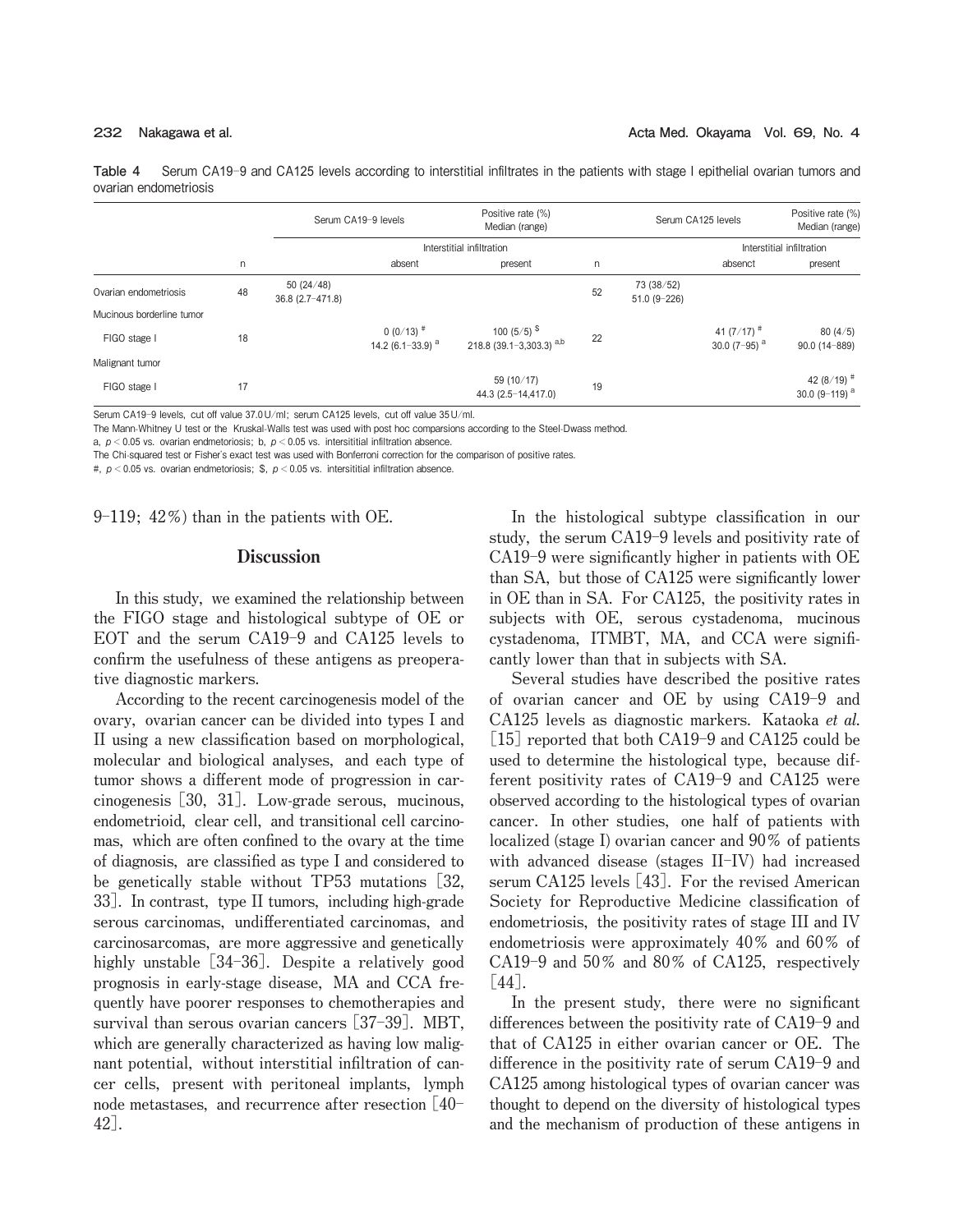**type I and II ovarian cancer. Serum CA19**-**9 and CA125 levels were suggested to depend on the subtype of MBT, as well as the histological type of ovarian cancer. The positivity rate and serum levels of CA125 were significantly higher in SA than in other ovarian cancers.**

**CA19**-**9, the carbohydrate antigen sialyl Lewis a, is not a cancer**-**specific antigen, but a differentiation antigen** [**45**]**. Furthermore, epigenetic suppression of gene expression, including DNA methylation and histone deacetylation associated with carcinogenesis, has previously been reported to be the underlying cause of the induction of sialyl Lewis a carbohydrate expression in early**-**stage cancers** [**46**-**49**]**. In addition, disialyl Lewis a carbohydrate, which is highly expressed in normal epithelial cells, serves as a specific carbohydrate ligand of sialic acid**-**binding immunoglobulinlike lectin**-**7, and has been shown to mediate the interactions between leukocytes and epithelial cells in the normal mucosa** [**47**]**. Thus, disialyl Lewis a carbohydrate is considered to play an important role in the maintenance of immunological homeostasis** [**47**]**.**

**In this study, for stage I MBT, the serum CA19**-**9 levels and positivity rate in the patients with interstitial infiltration of leukocytes were significantly higher than in those without interstitial infiltration and in those with OE. Therefore, the elevation of serum CA19**-**9 levels was considered to depend on the interstitial infiltration of leukocytes in MBT. In contrast, all the patients with stage I MT in this study had interstitial infiltration of cancer cells, but there were no significant differences in the serum levels of CA19**-**9 between stage I MT and OE, or in the positivity rates of CA19**-**9. Furthermore, the patients with stage I MT in this study did not include any histological types such as SA and endometrioid adenocarcinoma other than MA and CCA. However, 10 patients with stage I MT showed elevated CA19**-**9 levels above the cutoff value, of whom 9 had interstitial infiltration of cancer cells. These elevated serum CA19**-**9 levels in MT were considered to be due to the differences in the degree of interstitial infiltration of cancer cells and histological type. The mechanism of the elevation of CA19**-**9 levels in ovarian cysts has been well documented in a number of studies of mature cystic teratomas. Ito et al.** [**18**] **reported that leakage of CA19**-**9 from the cystic cavity into the bloodstream might be the main mechanism of elevation of the serum**

**CA19**-**9 level.**

**Therefore, the mechanism of the elevation of serum CA19**-**9 levels involves the leakage of CA19**-**9 into the bloodstream from the cyst cavity via interstitial infiltration. CA19**-**9 levels are also elevated in patients with MBT with interstitial infiltration of leukocytes. These phenomena suggest that abnormalities in the expression of the carbohydrate moiety on the cell surface might be responsible for the carcinogenesis process. Therefore, in the immediate future, there is need of genome**-**wide analyses of the histological types of various ovarian cancers. With this information in hand, the CA19**-**9 level could become a tool for estimating drug susceptibility and prognosis.**

**In conclusion, serum CA19**-**9 and CA125 levels were useful in differentiating between OE and SA, but not between OE and EOT. Moreover, serum CA19**-**9 levels were useful for preoperative assessment between OE and stage I MBT, with or without interstitial infiltration. In addition, considering that the serum CA19**-**9 levels in stage I MBT were elevated via the interstitial infiltration of leukocytes and that precancerous lesions are associated with a cancerous glycosylation disorder in the process of inflammatory carcinogenesis, the CA19**-**9 level may be considered as a suitable biomarker for estimating drug susceptibility in the future.**

# References

- 1. Dembo AJ, Davy M, Stenwig AE, Berle EJ, Bush RS and Kjorstad K: Prognostic factors in patients with stage I epithelial ovarian cancer. Obstet Gynecol (1990) 75: 263-273.
- 2. Partridge EE, Gunter BC, Gelder MS, Alvarez RD, Soong SJ, Austin JM and Kilgore LC: The validity and significance of substages of advanced ovarian cancer. Gynecol Oncol (1993) 48: 236-241.
- 3. Brugghe J, Baak JP, Wiltshaw E and Fisher C: Further evaluation of reproducibility and prognostic value of histologic typing and grading in FIGO stage I ovarian cancer patients without systemic locoregional adjuvant treatment. Int J Gynecol Cancer (1995) 5: 262-268.
- 4. Baak JP, Chan KK, Stolk JG and Kenemans P: Prognostic factors in borderline and invasive ovarian tumors of the common epithelial type. Pathol Res Pract (1987) 182: 755-774.
- 5. Silverberg SG: Prognostic significance of pathologic features of ovarian carcinoma. Curr Top Pathol (1989) 78: 85-109.
- 6. Togashi K: Ovarian cancer: the clinical role of US, CT, and MRI. Eur Radiol (2003) L87-104.
- 7. Rieber A, Nüssle K, Stöhr I, Grab D, Fenchel S, Kreienberg R, Reske SN and Brambs HJ: Preoperative diagnosis of ovarian tumors with MR imaging: comparison with transvaginal sonography, positron emission tomography, and histologic findings. AJR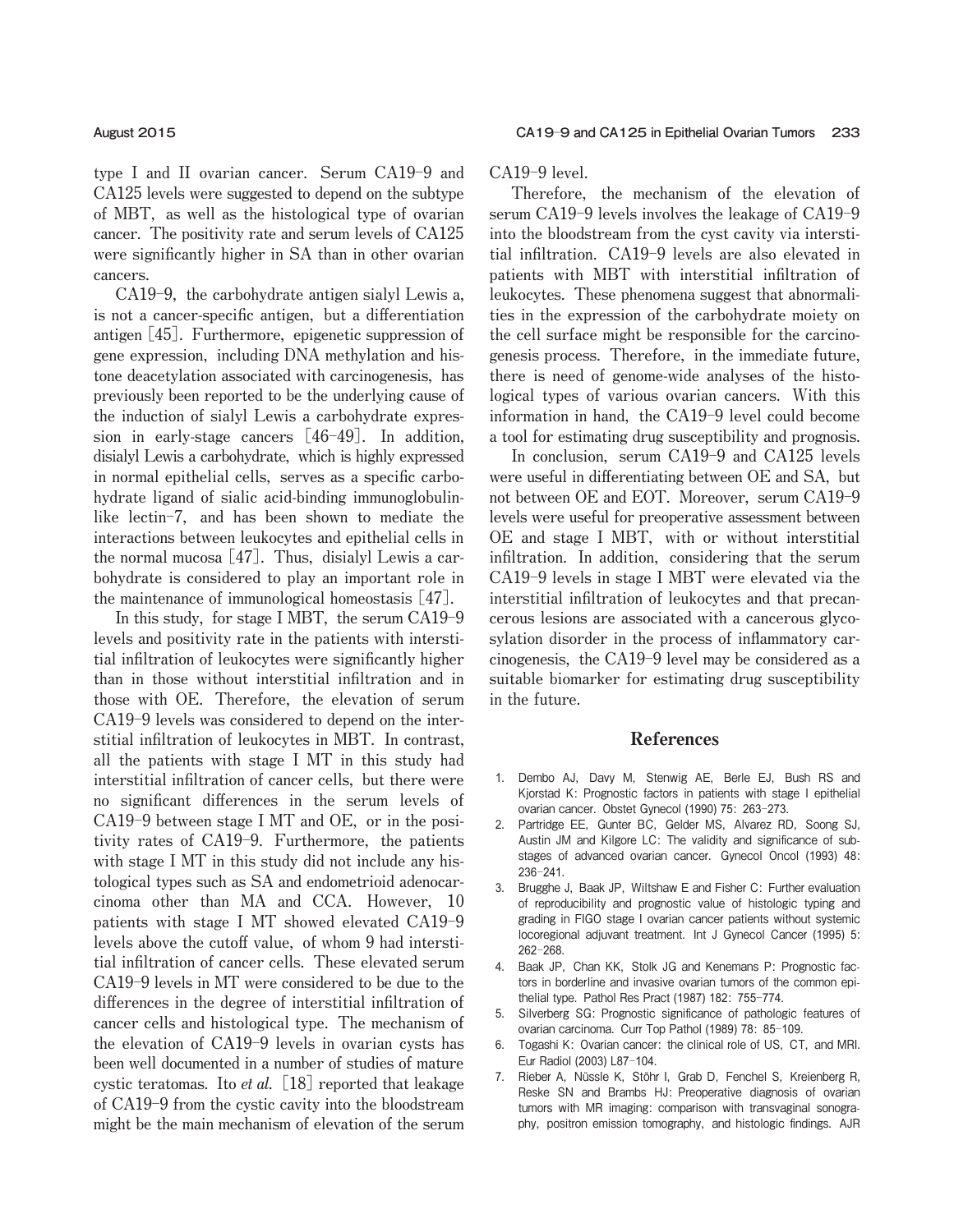Am J Roentgenol (2001) 177: 123-129.

- 8. Kudoh K, Kikuchi Y, Kita T, Tode T, Takano M, Hirata J, Mano Y, Yamamoto K and Nagata I: Preoperative determination of several serum tumor markers in patients with primary epithelial ovarian carcinoma. Gynecol Obstet Invest (1999) 47: 52-57.
- 9. Rustin GJ, Nelstrop AE, McClean P, Brady MF, McGuire WP, Hoskins WJ, Mitchell H and Lambert HE: Defining response of ovarian carcinoma to initial chemotherapy according to serum CA-125. J Clin Oncol (1996) 14: 1545-1551.
- 10. Tian C, Markman M, Zaino R, Ozols RF, McGuire WP, Muggia FM, Rose PG, Spriggs D and Armstrong DK: CA-125 change after chemotherapy in patients of treatment outcome among advanced mucinous and clear cell epithelial ovarian cancers: a Gynecologic Oncology Group study. Cancer (2009) 115: 1395- 1403.
- 11. Høgdall EV, Christensen L, Kjaer SK, Blaakaer J, Kjaerbye-Thygesen A, Gayther S, Jacobs IJ and Høgdall CK: CA125 expression pattern, prognosis and correlation with serum CA125 in ovarian tumor patients. From the Danish "MALOVA" ovarian cancer study. Gynecol Oncol (2007) 104: 508-515.
- 12. Jacobs I and Bast RC: The CA125 tumour-associated antigen: a review of the literature. Hum Reprod (1989) 4: 1-12.
- 13. Satake K, Chung YS, Yokomatsu H, Nakata B, Tanaka H, Sawada T, Nishiwaki H and Umeyama K: A clinical evaluation of various tumor markers for the diagnosis of pancreatic cancer. Int J Pancreatol (1990) 7: 25-36.
- 14. Patel AH, Harnois DM, Klee GG, LaRusso NF and Gores GJ: The utility of CA19-9 in the diagnoses of cholangiocarcinoma in patients without primary sclerosing cholangitis. Am J Gastroenterol (2000) 95: 204-207.
- 15. Kataoka F and Aoki D: Clinical applications of ovarian cancer biomarkers. Nihon Rinsho (2012) 4: 543-548 (in Japanese).
- 16. Tamakoshi K, Kikkawa F, Shibata K, Tomoda K, Obata NH, Wakahara F, Tokuhashi Y, Ishikawa H, Kawai M and Tomoda Y: Clinical value of CA125, CA19-9, CEA, CA72-4 and TPA in borderline ovarian tumor. Gynecol Oncol (1996) 62: 67-72.
- 17. Muyldermans M, Cornillie FJ and Koninckx PR: CA125 and endometriosis. Hum Reprod Update (1995) 1: 173-187.
- 18. Ito K: CA19-9 in mature cystic teratoma. Tohoku J Exp Med (1994) 172: 133-138.
- 19. Kannagi R: 2→6 sialyl Lea antigen. Nihon Rinsho (1999) 57: 488-494 (in Japanese).
- 20. Orntoft TF, Vestergaard EM, Holmes E, Jakobsen JS, Grunnet N, Mortensen M, Johnson P, Bross P, GregersenN, Skorstengaard K, Jensen UB, Bolund L and Wolf H: Influence of Lewis α1-3/4- L-fucosyltransferase (FUT3) gene mutations on enzyme activity, erythrocyte phenotyping, and circulating tumor marker sialyl-Lewis a levels. J Biol Chem (1996) 271: 32260-32268.
- 21. Kurman RJ and Shih IeM: The origin and pathogenesis of epithelial ovarian cancer: a proposed unifying theory. Am J Surg Pathol (2010) 34: 433-443.
- 22. Heintz AP, Odicino F, Maisonneuve P, Quinn MA, Benedet JL, Creasman WT, Ngan HY, Pecorelli S and Beller U: Carcinoma of the ovary. FIGO 6 th Annual Report on the Results of Treatment in Gynecological Cancer. Int J Gynaecol Obstet (2006) 95: S161- 192.
- 23. Gynecological tumor Committee Report: Ovarian tumor patient's annual report for 2011. Acta Obstet Gynaecol Jpn (2013) 64: 2340-2388 (in Japanese).
- 24. Nakashima N, Nagasaka T, Oiwa N, Nara Y, Fukata S, Fukatsu T and Takeuchi J: Ovarian epithelial tumors of borderline malig-

234 **Nakagawa et al. Acta Med. Okayama Vol.** 69**, No.** 4

nancy in Japan. Gynecol Oncol (1990) 38: 90-98.

- 25. Kurata H, Sasaki M, Kase H, Yamamoto Y, Aoki Y and Tanaka K: Elevated serum CA125 and CA19-9 due to the spontaneous rupture of ovarian endometrioma. Eur J Obstet Gynecol Reprod Biol (2002) 105: 75-76.
- 26. Heintz AP, Odicino F, Maisonneuve P, Beller U, Benedet JL, Creasman WT, Ngan HY, Sideri M and Pecorelli S: Carcinoma of the ovary. J Epidemiol Biostat (2001) 6: 107-138.
- 27. Tavassoli FA and Devilee P: Pathology and Genetics tumours of the breast and female genital organs; in World Health Organization classification of tumours, IARC Press, Lyon (2003) pp117-140.
- 28. Hanada H, Mugii S, Takeoka K, Maeda I, Watanabe M, Hidaka Y and Iwatani Y: A solution for distinguishing Le(a-b-) sera in CA19-9 assays using SphereLight 180 and Architect i2000 assays. Clin Chim Acta (2012) 413: 278-281.
- 29. Kanda Y: Investigation of the freely available easy-to-use software ʻEZR' for medical statistics. Bone Marrow Transplant (2013) 48: 452-458.
- 30. Landen CN Jr, Birrer MJ and Sood AK: Early events in the pathogenesis of epithelial ovarian cancer. J Clin Oncol (2008) 26: 995- 1005.
- 31. Shih IeM and Kurman RJ: Ovarian tumorigenesis: a proposed model based on morphological and molecular genetic analysis. Am J Pathol (2004) 164: 1511-1518.
- 32. Koshiyama M, Matsumura N and Konishi I: Recent concepts of ovarian carcinogenesis: type I and type II. Biomed Res Int (2014) 934261.
- 33. Kurman RJ and Shih IeM: Molecular pathogenesis and extraovarian origin of epithelial ovarian cancer--shifting the paradigm. Hum Pathol. (2011) 42: 918-931.
- 34. Santin AD, Zhan F, Bellone S, Palmieri M, Cane S, Bignotti E, Anfossi S, Gokden M, Dunn D, Roman JJ, O'Brien TJ, Tian E, Cannon MJ, Shaughnessy J Jr and Pecorelli S: Gene expression profiles in primary ovarian serous papillary tumors and normal ovarian epithelium: identification of candidate molecular markers for ovarian cancer diagnosis and therapy. Int J Cancer (2004) 112: 14-25.
- 35. Salani R, Kurman RJ, Giuntoli R II, Gardner G, Bristow R, Wang TL and Shih IM: Assessment of TP53 mutation using purified tissue samples of ovarian serous carcinomas reveals a higher mutation rate than previously reported and does not correlate with drug resistance. Int J Gynecol Cancer (2008) 18: 487-491.
- 36. Cho KR and Shih IeM: Ovarian cancer. Annu Rev Pathol (2009) 4: 287-313.
- 37. Colombo N, Guthrie D, Chiari S, Parmar M, Qian W, Swart AM, Torri V, Williams C, Lissoni A, and Bonazzi C: International Collaborative Ovarian Neoplasm (ICON) collaborators. International Collaborative Ovarian Neoplasm trial 1: a randomized trial of adjuvant chemotherapy in women with early-stage ovarian cancer. J Natl Cancer Inst (2003) 95: 125-132.
- 38. Sugiyama T, Kamura T, Kigawa J, Terakawa N, Kikuchi Y, Kita T, Suzuki M, Sato I and Taguchi K: Clinical characteristics of clear cell carcinoma of the ovary: a distinct histologic type with poor prognosis and resistance to platinum based chemotherapy. Cancer (2000) 88: 2584-2589.
- 39. Naik JD, Seligmann J and Perren TJ: Mucinous tumours of the ovary. J Clin Pathol (2012) 65: 580-584.
- 40. Hart WR: Mucinous tumors of the ovary:a review. Int J Gynecol Pathol (2005) 24: 4-25.
- 41. Lalwani N, Shanbhogue AK, Vikram R, Nagar A, Jagirdar J and Prasad SR: Current update on borderline ovarian neoplasms. Am